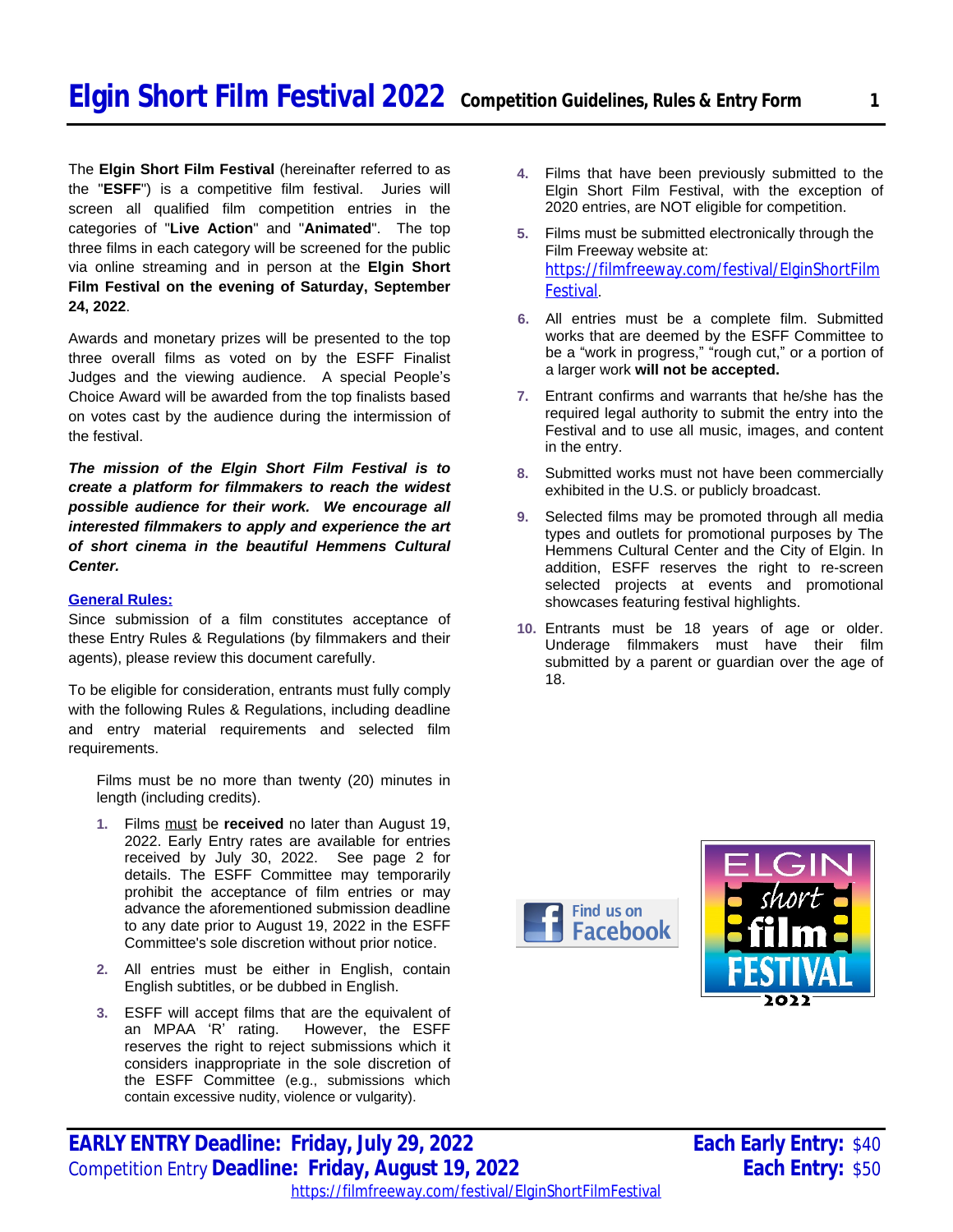**Final Competition Screening:** The films selected as finalists in each category will be presented to an in-person audience at The Hemmens Cultural Center and streamed to an online audience via *Zoom* on Saturday, September 24, 2022 beginning at 7:00pm. Prior to the screening event, attending finalists or their designee will be transported from the pre-event reception to the Red Carpet Arrival where they will walk the red carpet and speak with local media.

#### **Film Competition Awards**:

Awards will be presented only to the entrant(s) of the winning films as identified on the entry form. Awards will be presented on September 24, 2022 during the Elgin Short Film Festival at The Hemmens Cultural Center. Awards are based on overall merit of the entries. Jury members reserve the right not to grant an award.

Each ESFF finalist will receive up to four (4) passes to the ESFF on the evening of September 24, 2022. A listing and synopsis of the finalist films will be featured in the ESFF Program Book. ESFF reserves the right to edit program copy.

**Judging & Selection:** Preliminary judging will be done by the Elgin Short Film Festival Selection Committee prior to the evening of the film festival to determine the top five finalists in each category. If a film is selected for screening, a Festival officer will contact the entrant by phone or email.

**Next-In Finalists**: The top two selected films in each category, as voted on by the Selection Committee, will automatically make the finals. The next three selected films in each category will be screened as part of the *Elgin Fringe Festival* (September 2022, dates TBD). The film in each category receiving the most audience votes will be included for Festival presentation.

Final judging will be done by the members of the ESFF Judging Panel. Additional points will be awarded based on votes cast by members of the audience attending the screening. Combined audience votes will have the weight of one Judge.

#### **Awards will be given as follows:**

- **First Place** for Best Film: *Trophy and \$1,000*
- **Second Place** for Best Film: *Trophy and \$500*
- **Third Place** for Best Film: *Trophy and \$300*
- The **People's Choice Award** (based on audience votes cast during intermission): *Trophy*

Unless otherwise agreed to by the Elgin Short Film Festival committee in writing, awards will be given to the winning person(s) (as identified in the ESFF Entry Form) and will be fulfilled approximately 6 - 8 weeks after the conclusion of the ESFF or submission of required paperwork, whichever is later.

Award eligibility is subject to any restrictions or conditions imposed by these competition guidelines and rules or by

#### **Notification:**

The Selected Finalists will be notified directly by an ESFF Committee member.

To ensure timely notification - if your contact information changes between entry submission and our notification date please email changes immediately to:

### **[elginshortfilmfest@cityofelgin.org](mailto:elginshortfilmfest@cityofelgin.org)**

Entry materials cannot be returned.

### **Entry Deadlines and Fees:**

- **Entries accepted beginning April 1, 2022**
- **Competition Entry Deadline – Received by August 19, 2022**
- **Entry Fee: \$50 per film / \$25 per film for students or supporting sponsor organizations.** A copy of a current school ID must accompany entries to receive the student discount.
- *EARLY Entry Deadline* **- Received by July 29, 2022**
- *EARLY Entry Fee:* **\$40 per film / \$20 per film for students or supporting sponsor organizations.**
- $\checkmark$  A copy of a current school ID must accompany entries to receive the student discount.

#### **Enter Electronically at:**

<https://filmfreeway.com/festival/ElginShortFilmFestival>

For more information visit:

[www.hemmens.org/annualfilmfestival](http://www.hemmens.org/annualfilmfestival)

#### **Eligibility:**

Employees, boards or commissions, public officials or agents of the City of Elgin, including but not limited to, members of the Cultural Arts Commission or members of the Judging Committee and Panel, and employees of Festival sponsors; and their immediate family (i.e., spouse, parents and stepparents, siblings, and step-siblings, children and step-children) and household members (anyone who shares the same residence at least three months per year) of each such employee or officer are not eligible for any cash award or prize relative to the ESFF. The ESFF is subject to all applicable federal, state and local laws and regulations. Participation constitutes entrant's full and unconditional agreement to these official rules and the ESFF judging committee's and the City of Elgin's decisions, which are final and binding in all matters related to the ESFF. Winning a prize or award is contingent upon fulfilling all requirements set forth herein.

#### **Acceptance of Festival Rules:**

By entering, each participant agrees to: (a) comply with and be bound by the official rules and decisions of the ESFF judges which are binding and final and all matters relating to the competition; (b) release and hold harmless the City of Elgin, its employees, officers and officials, and any City of Elgin board or commission, including, but not limited to, the Cultural Arts Commission and its members from and against any and all claims, expenses, and liability of whatsoever nature, including, but not limited to, negligence and damages of any kind to